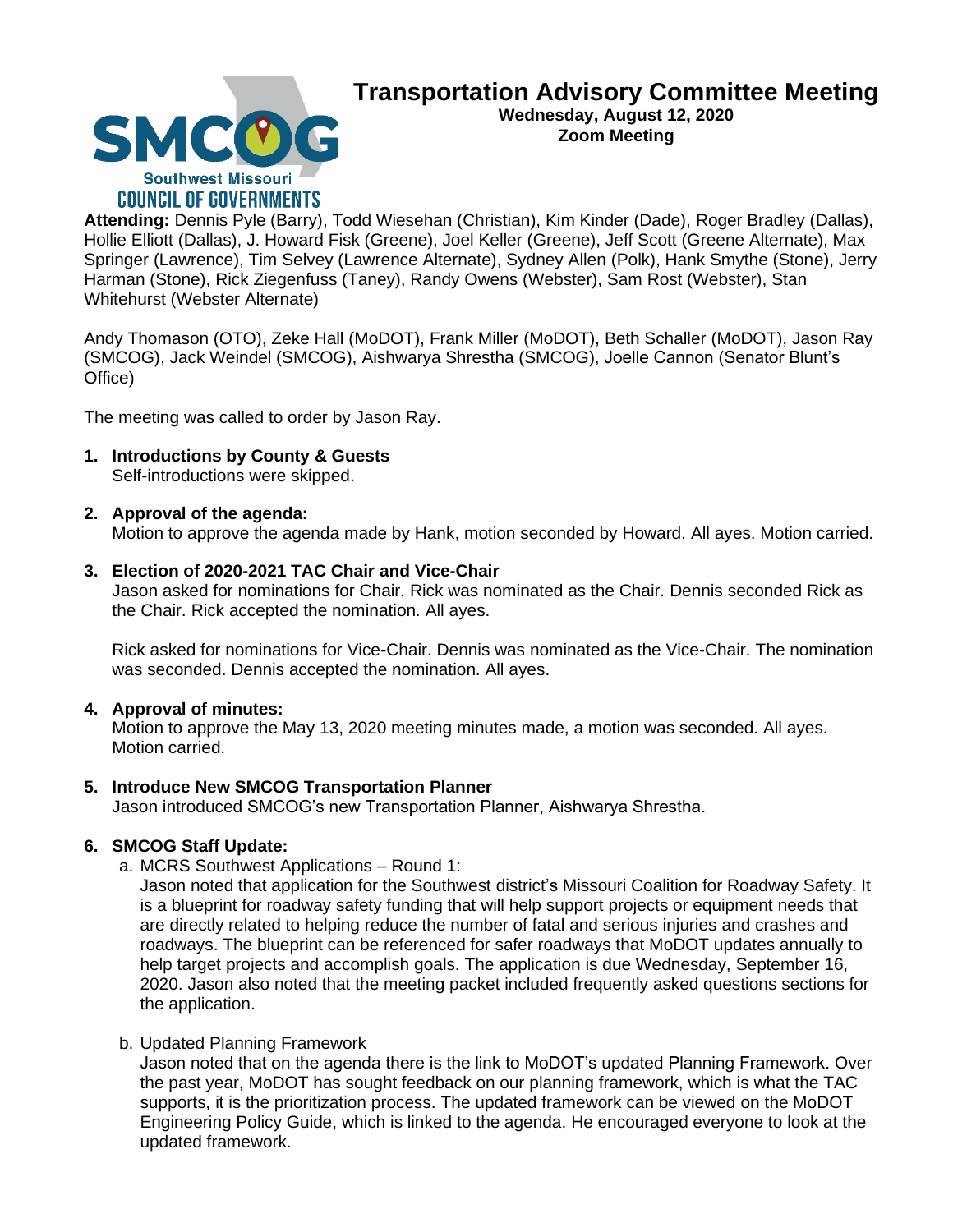#### c. Other Items of Interest:

Jason noted that for Polk and Dallas Counties, SEMA is accepting Notice of Interest for the Hazard Mitigation Grant Program (HMGP). Those NOIs are due September 1<sup>st</sup> that is the result of storms and local flooding in May. We had received a federal disaster declaration. HMGP is great for low water crossing replacements, culvert replacements, or installations. The program covers up to 75% of the project. There is an opportunity to pair with CDBG funds through the state to cover the remaining 25% of the project.

Jason noted for all the counties, SEMA is accepting NOI's till September  $14<sup>th</sup>$  for the Building Resilient Infrastructure and Communities program (BRIC) and the Flood Mitigation Assistance (FMA) program. These programs have priorities in addressing mitigating flood impacts. So, low water crossing, flood buyout opportunities, or floodproofing opportunities for infrastructure might be eligible. Since they are nationwide programs, they are highly competitive.

Jason also noted that MoDOT has announced that there will be no Transportation Alternative Program (TAP) funding for 2020.

Jason noted that Missouri Highway Safety & Traffic Conference will be held virtually from September 28 – 30.

#### **7. MoDOT Update**

Frank noted that their planning framework update was completed recently. He also noted that the website for the Engineering Policy Guide is a good resource to know how MoDOT does certain things like how speed limits are set or how roads are designed. It is the guide that MoDOT uses internally as their instruction manual.

Frank also noted that there will be no TAP funding this year. He mentioned that this is tied to the fact that the current FAST Act, which is expiring September 30<sup>th</sup>, is expected to be extended by the Congress, there are many uncertainties due to the election, what programs are going to be extended are uncertain, and there are issues with the Highway Trust Fund in the national level. Therefore, given all these uncertainties, they do not know what will happen with federal funding.

Frank noted that there likely will be no prioritization process this year. There was no STIP update this year. As there are several staff turnover with MoDOT's planning partners, they think it will be good to sit out on the prioritization process and to train the new people and look at some process improvements.

Frank asked for some feedback on the format of the annual workshop. They anticipated the event to be virtual this year. This may open the door to bring all TAC members in the SW district with all the MPO members for some discussion. Frank asked all the participants if there is an interest in doing the annual workshop at that level. It was decided that any comments will be forwarded to Frank or Jason.

Frank mentioned the MODOT staff who can work from home, are working from home. They will most likely continue like this till the end of 2020. MoDOT workers out in the field are practicing social distancing and are being asked to not travel in the same vehicle if they cannot space out.

Frank noted that they are being impacted economically. The car sales tax has compensated a little bit for the decrease in gas tax revenues. At the state level, they are looking at a decrease of 10-15% in funding. As people are not traveling, it has impacted the gas tax revenue. This was compensated by delaying purchases and projects. MoDOT has also delayed hiring people and have started that again, especially for new staff for the snow season.